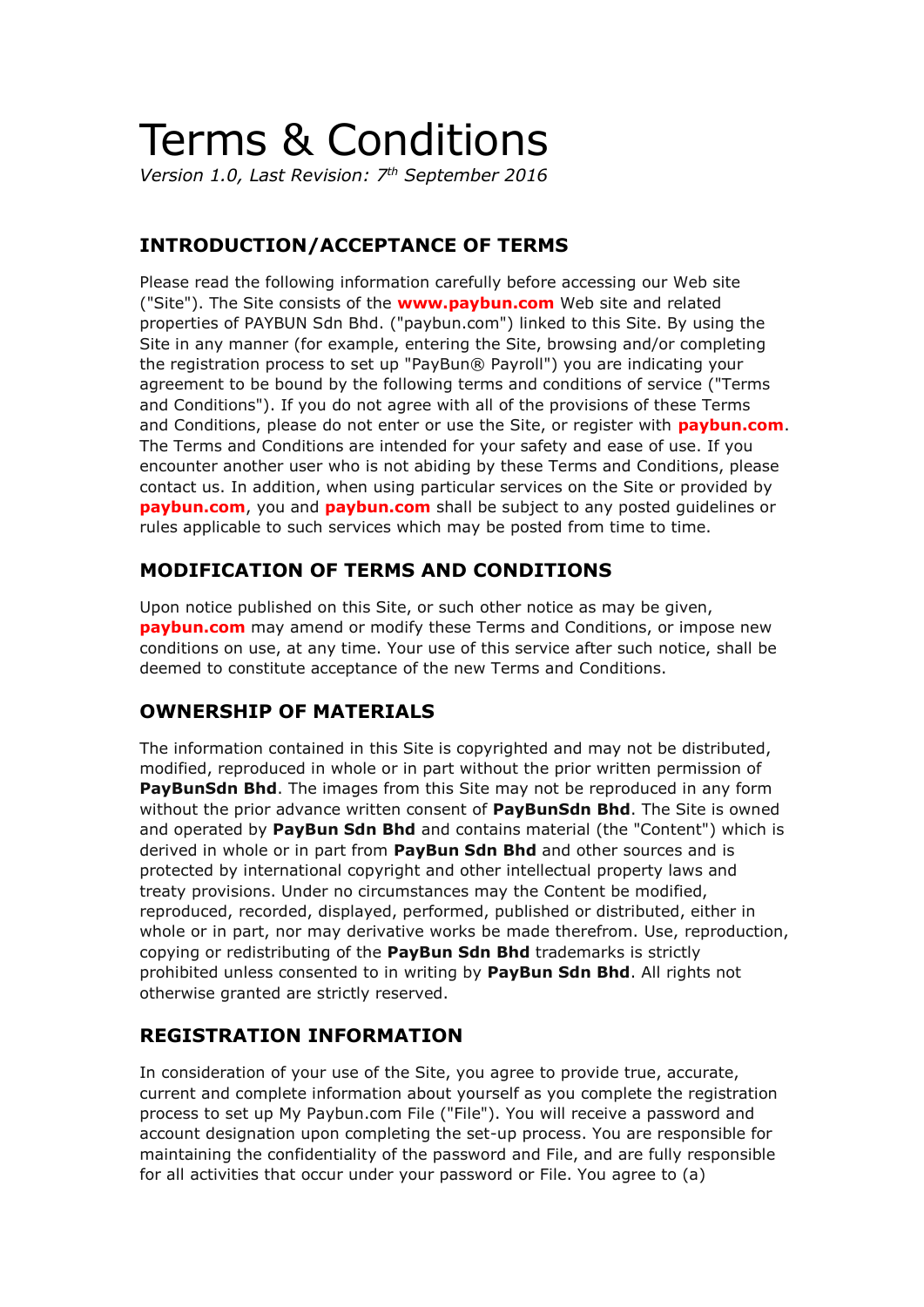immediately notify **Paybun.com** of any unauthorized use of your password or File or any other breach of security, and (b) ensure that you exit from your File at the end of each session. **Paybun.com** will not be liable for any loss or damage arising from your failure to comply with these requirements. After you have set up the File you may receive reservation confirmations or be contacted about a reservation at the e-mail, fax or mailing address you provide to us. Also, you will receive occasional Paybun.com communications ("Communications"), unless during the registration process you ask us not to send them to you. If in the future you no longer desire to receive Communications, you may follow instructions in the e-mails to unsubscribe or simply contact us.

#### **ACCEPTANCE OF SUBSCRIPTION OF SERVICES**

Your Subscription to PayBun starts at the time of your acceptance to these Terms of Service. The billing for this subscription shall start with the subscription. You agree to start using the PayBun Software with this acceptance and PayBun Sdn Bhd shall start billing for the subscription from this day of acceptance.

## **SUBSCRIPTION TO PROMOTION SERVICES**

PayBun Sdn Bhd shall have the sole authority and discretion to determine the period of time for Promotion Services. You will be under no obligation to acquire a subscription to use any commercial service as a result of your subscription to any Promotion Service. PayBun Sdn Bhd reserves the right to modify or discontinue, at any time and from time to time, temporarily or permanently, any of the Promotion Services with or without notice to you. You agree that PayBun Sdn Bhd shall not be liable to you or to any third party for any harm related to, arising out of, or caused by the modification, suspension or discontinuance of any of the Promotion Services for any reason

## **FEES AND PAYMENT**

PayBun Sdn Bhd reserves the right at any time to charge or modify fees for access to portions or whole of any or all of the Services. Prices, payment terms and currency shall be those specified in the Agreement. However, such fees shall not be charged unless your prior agreement to pay such charges is obtained. Thus, if at any time PayBun Sdn Bhd requires a fee for any of the Services, you will be given reasonable advance notice of such fees and the opportunity to cancel your membership before such charges are imposed. If you elect not to pay such fees, PayBun Sdn Bhd shall have the right to cease providing such Service to you

## **DATA OWNERSHIP**

We respect your right to ownership of content created or stored by you. Unless specifically permitted by you, your use of the Services does not grant PayBun Sdn Bhd the license to use, reproduce, adapt, modify, publish or distribute the content created by you or stored in your account for PayBun Sdn Bhd's commercial, marketing or any similar purpose.

#### **CUSTOMER SUBMISSION**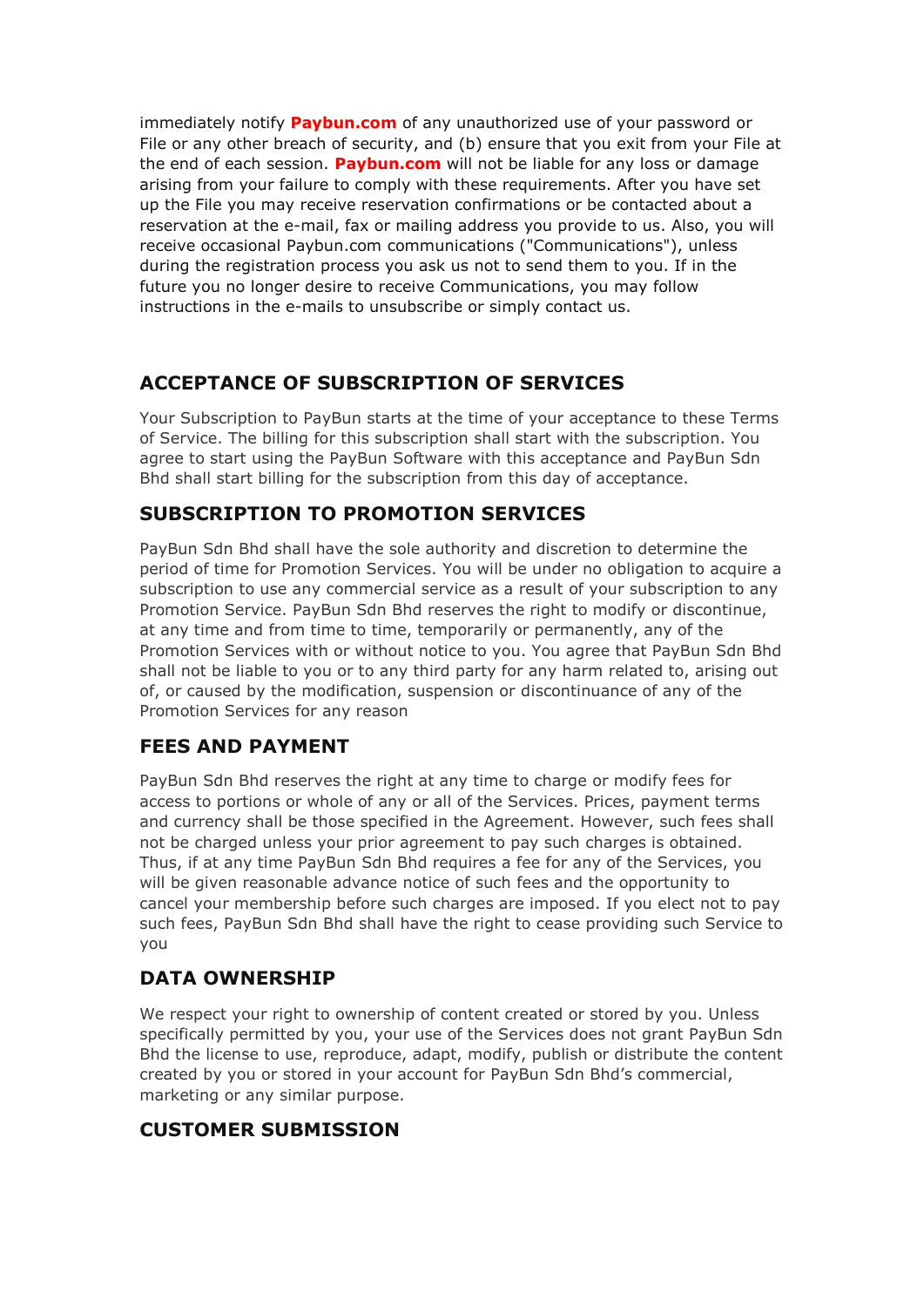**Paybun.com** appreciates hearing from its customers. By submitting content, creative ideas, inventions, suggestions, comments or materials, posting messages, uploading files, inputting data and registration information or engaging in any other form of communication on the Site or through services on the Site ("Customer Submissions"), you agree that said materials will automatically become the property of **PayBun Sdn Bhd** without compensation to you and PayBunSdn Bhd. can use the material for any purpose and in any way.

## **UNAUTHORISED CONDUCT AND USE OF SITE**

As a condition of your use of the Site you may not:

- a. Use any "robot," "spider" or other automatic device or a program algorithm or methodology having similar functions, or any manual function or process to monitor or copy any Web page or any content or data on the Site without prior written permission from Paybun.com;
- b. Post, e-mail, upload, transmit or otherwise send any harmful or malicious code to the Site or circumvent the security devices (such as our robot exclusion header) in place on the Site;
- c. Interfere with or disrupt (or attempt to interfere with or disrupt) **Paybun.com's** operations or the provision of services by using any software program, routine, activity or other process;
- d. Collect or store personal data (including, but not limited to e-mail addresses) about other users; or
- e. Post, e-mail, upload or transmit or in any way exploit any information, software or other material for commercial purposes, or which contains advertising.

## **THIRD PARTY SITES**

In this Site, **PayBun Sdn Bhd** may provide links to Web sites owned and operated by others which **PayBun Sdn Bhd** believes will be of interest to Site visitors. In addition, links to this Site may be provided from other sites (with or without Paybun.com's knowledge). PayBunSdn Bhd. is not responsible for and exerts no control over any Web site that is linked to or from this Site and, as a result, PayBunSdn Bhd. disclaims any and all responsibility or liability arising from or related to such third party Web sites. Paybun.com is not responsible for the terms of use or privacy policies of other sites. We encourage you to read the policies of other sites you visit. That this Site is linked to or from another Web site, does not imply that PayBunSdn Bhd. sponsors, licenses, endorses, is affiliated with or is otherwise connected with the Web site, the products or services described or provided therein or the entities that own and operate such Web sites.

## **NO WARRANTIES**

PayBun Sdn Bhd. intends for the information and data contained in the Paybun.com Site to be accurate and reliable. However, since the information and data have been compiled by Paybun.com from a variety of sources, it is provided "as is"and "as available" and without warranties of any kind either express or implied. To the fullest extent permissible pursuant to applicable law, PayBun Sdn Bhd. expressly disclaims all warranties, express or implied, including, but not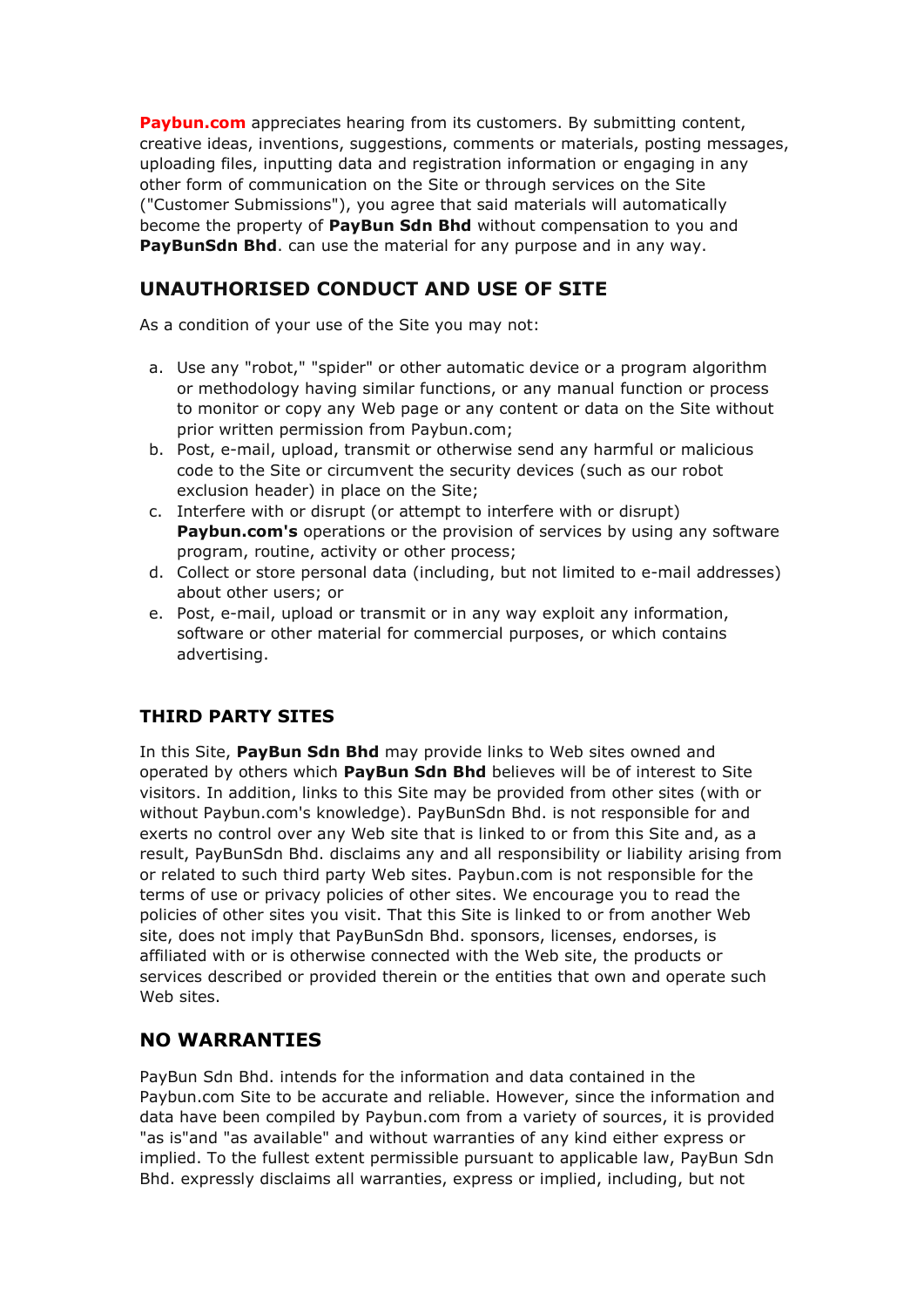limited to, implied warranties of merchantability and fitness for a particular purpose with respect to any of the materials or information in this Site. PayBun Sdn Bhd. does not warrant or make any representations regarding the use or the results of the use of the materials in the Site or in third-party sites in terms of their correctness, accuracy, timeliness, reliability or otherwise. PayBun Sdn Bhd. makes no warranty regarding any goods or services purchased or obtained through the Site or the newsletters of any transactions entered into, directly or indirectly, through the Site or the newsletters. Price and availability information as well as any programs or products mentioned on the Site is subject to change without notice.

PayBun Sdn Bhd. does not warrant that the functions contained in the materials will be uninterrupted, timely, secure or error-free, that defects will be corrected, or that the Site, including Bulletin Boards, or the server that makes it available, are free of viruses or other harmful components. You understand and agree that any material and/or data downloaded or otherwise obtained through the use of this Site or the newsletters is at your own discretion or risk and that you will be solely responsible for any damage to your computer system or loss of data that results from the download of such material and/or data.

No advice or information, whether oral or written, obtained by you from Paybun.com or through or from the Site, Bulletin Boards or newsletters shall create any warranty.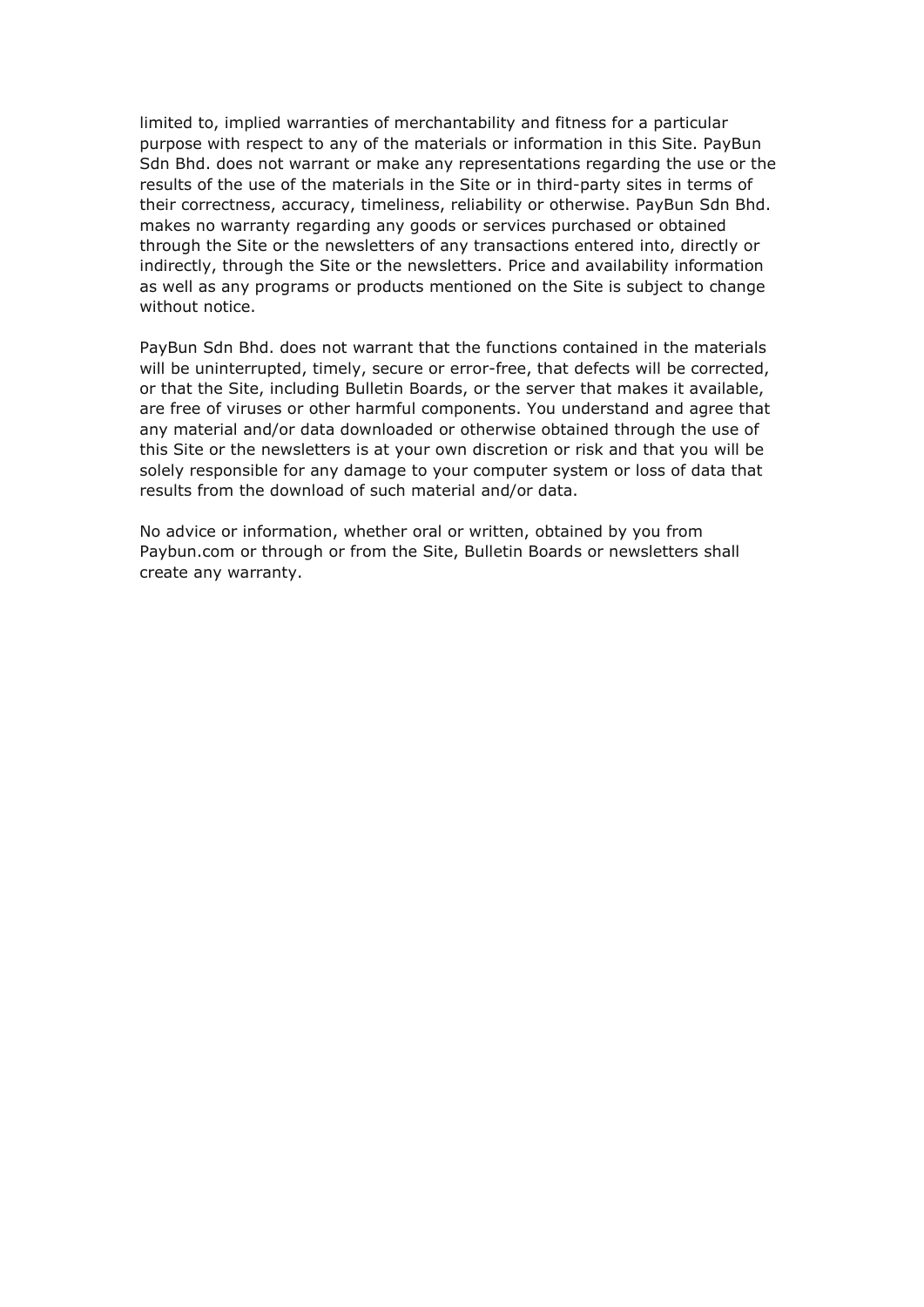### **LIMITATION OF LIABILITY**

To the extent permitted by law, PayBun Sdn Bhd. and its affiliates disclaim liability, whether based in negligence, contract, tort, strict liability or otherwise, for damages of any kind (including but not limited to direct, indirect, incidental, special, punitive, exemplary or consequential damages) in any way arising from (a) the use of, or the inability to use

- (i) the Site or the materials or information in the Site and/or
- (ii) (ii) any goods or services purchased or obtained through the Site or the newsletters, or

(b) any other functionality, operation or service of the Site, even if Paybun.com is expressly advised of the possibility of such damages.

You specifically acknowledge and agree that PayBun Sdn Bhd. is not liable for any defamatory, offensive or illegal conduct of any user. If you are dissatisfied with any content on this Site, or with any of these terms and conditions or the materials or information in the Site, your sole and exclusive remedy is to discontinue using the Site and the materials and information in the Site.

#### **INDEMNITY**

You agree to indemnify and hold PayBun Sdn Bhd. and its subsidiaries, affiliates, officers, agents, co-branders or other partners, and employees, harmless from any claim or demand, including reasonable attorneys' fees, made by any third party due to or arising out of content you submit, post to, upload or transmit through the Site, your use of the Site, Bulletin Boards and Newsletters, your connection to the Site and Newsletters, your violation of the Terms and Conditions, or your violations of the rights of any person or entity.

#### **TERMINATION**

This agreement is effective until terminated by **PayBun Sdn Bhd**. at any time with or without notice. In the event of termination, you are no longer authorized to access the Newsletters or the Site, including, without limitation, Bulletin Boards, and the restrictions imposed on you with respect to material downloaded from the Newsletters and the Site, the disclaimers, indemnities and limitations of liabilities set forth in this agreement, shall survive.

#### **OTHER**

This agreement constitutes the entire agreement between Paybun.com and you with respect to the subject matter contained in this agreement and supersedes all previous and contemporaneous agreements, proposals, and communications, written and oral. This agreement shall be governed by and construed in accordance with the laws of **Malaysia** without giving effect to any principles or conflicts of law. Any dispute involving or relating to these legal Terms and Conditions shall be subject to the jurisdiction of the appropriate state or federal court located in the **Kuala Lumpur Malaysia**. If any provision of this agreement shall be unlawful, void, or for any reason unenforceable, then that provision shall be deemed severable from this agreement and shall not affect the validity and